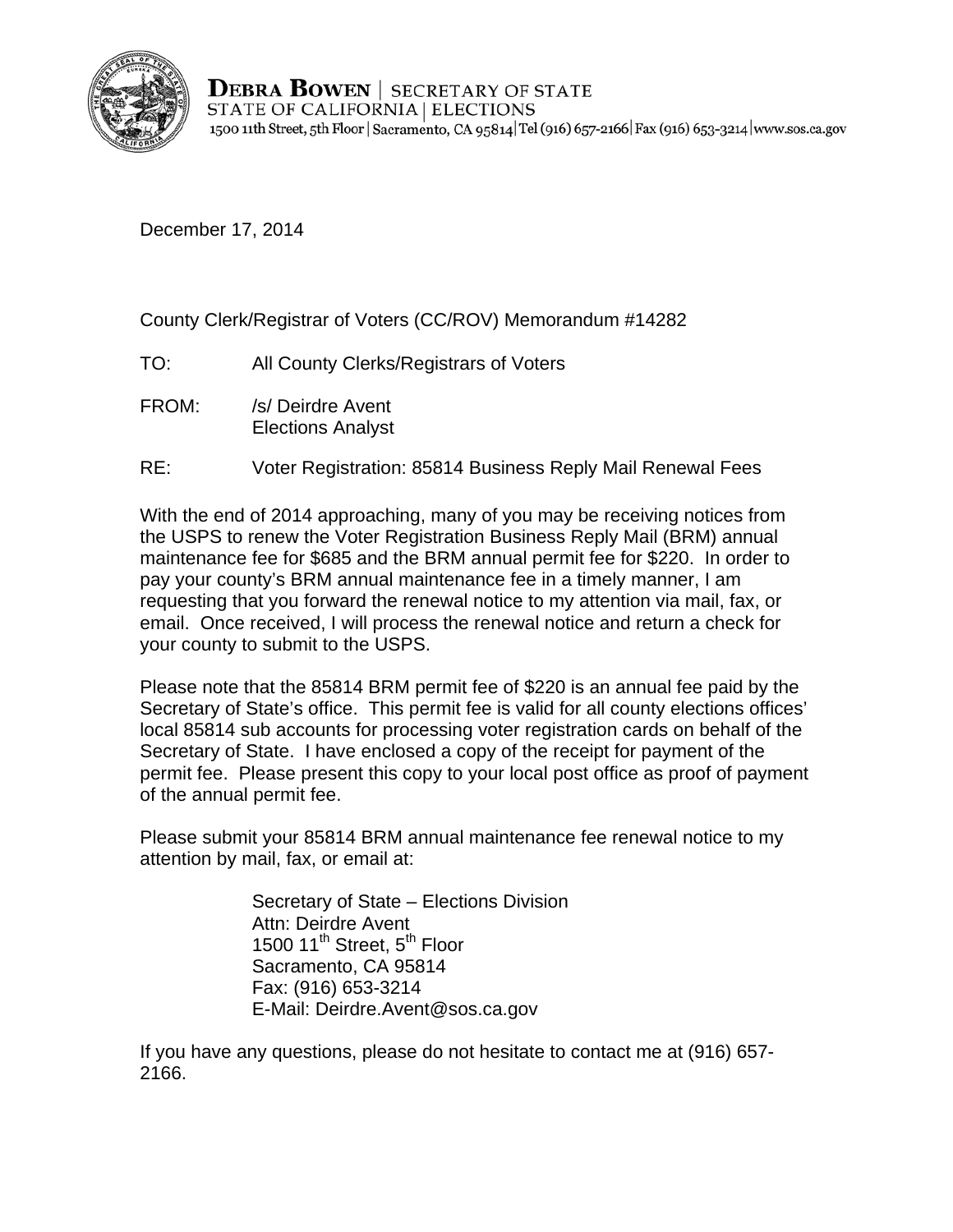|                                       | SACRA TIMES BMEU                                     |                  |                               |  |
|---------------------------------------|------------------------------------------------------|------------------|-------------------------------|--|
|                                       | WEST SACRAMINTO, California<br>$\epsilon$ , $-90102$ |                  |                               |  |
| 12/04/2014                            | 0566760115 - 0098                                    |                  | $(916)373 - 8491$ 11:31:27 AM |  |
|                                       |                                                      | Sales Receipt    |                               |  |
| Product                               |                                                      | Sale Unit        | Final                         |  |
| Description                           |                                                      | Qty Price        | Price                         |  |
| Customer Name:                        |                                                      | CALIFORNIA       | SECRETARY OF STATE OF         |  |
| Fee Amount:                           |                                                      |                  | \$220.00                      |  |
| Confirmation #:                       |                                                      | 201433813304713F |                               |  |
| Total:                                |                                                      |                  | \$220.00                      |  |
| Paid by:                              |                                                      |                  |                               |  |
| Personal Check                        |                                                      |                  | \$220.00                      |  |
| Order stamps at usps.com/shop or call |                                                      |                  |                               |  |

1-800-Stamp?4. Go to usps.com/clicknship to print shipping labels with postage. For other information call 1-800-ASK-USPS. Get your mail when and where you want it with a secure Post Office Box. Sign up for a box online at usps.com/poboxes. 

## Bill#: 1000200288503 Clerk: 06

All seles final on stamps and postage Refunds for guaranteed services only Thank you for your business

-----------------------------------

HELP US SERVE YOU BETTER

TELL US ABOUT YOUR RECENT<br>POSTAL EXPERIENCE

Go to: https://postalexperience.com/Pos

Or scan this code with your mobile  $ds$ 



YOUR OPINION COUNTS

Customer Copy